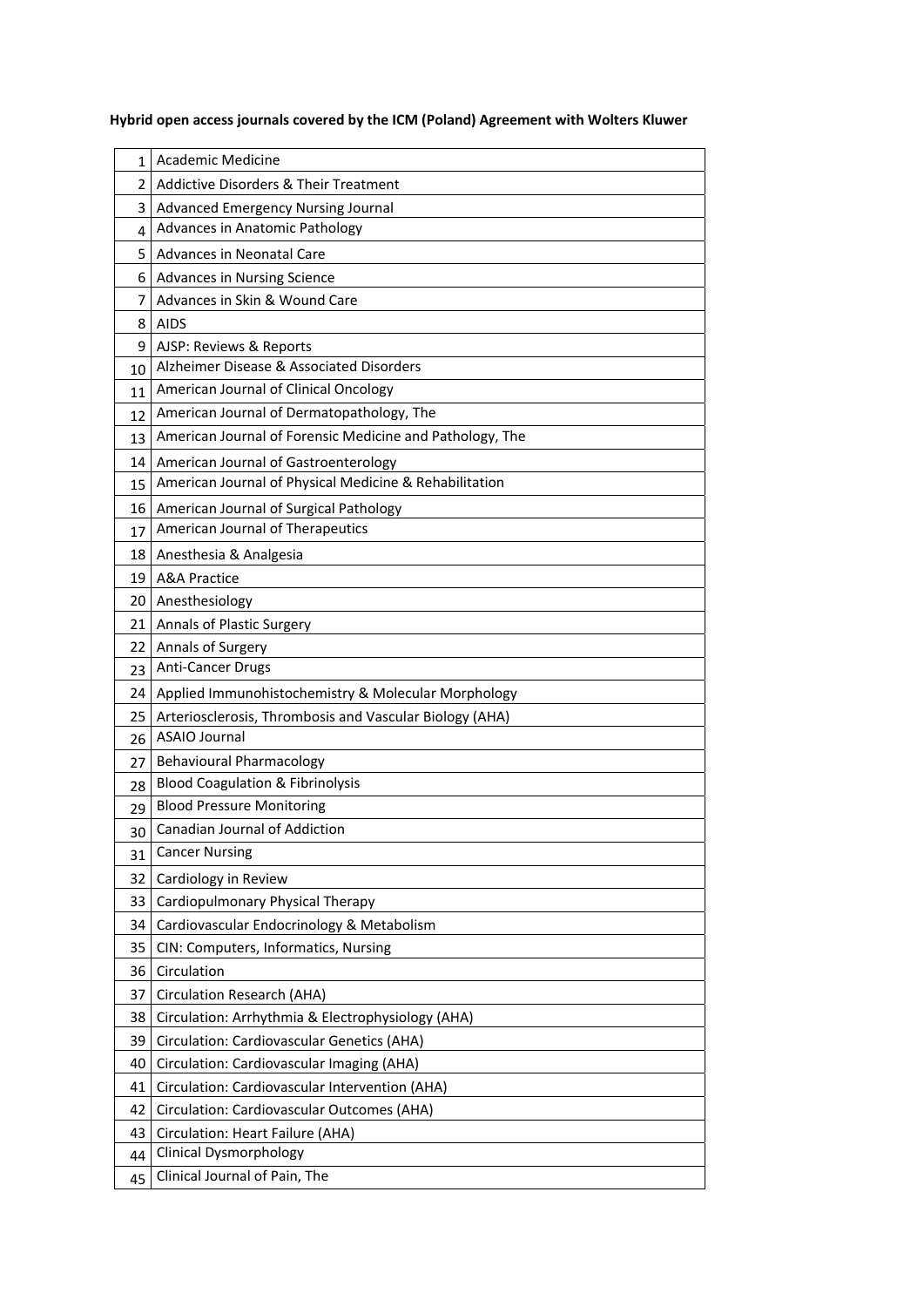| 46 | Clinical Journal of Sport Medicine                               |
|----|------------------------------------------------------------------|
| 47 | <b>Clinical Neuropharmacology</b>                                |
| 48 | <b>Clinical Nuclear Medicine</b>                                 |
| 49 | Clinical Nurse Specialist: Journal for Advanced Nursing Practice |
| 50 | <b>Clinicial Obstetrics &amp; Gynecology</b>                     |
| 51 | Clinical Orthopaedics & Related Research                         |
| 52 | <b>Clinical Spine Surgery</b>                                    |
| 53 | Cognitive and Behavioral Neurology                               |
| 54 | Continuum                                                        |
| 55 | Cornea                                                           |
| 56 | <b>Coronary Artery Disease</b>                                   |
| 57 | <b>Critical Care Medicicne</b>                                   |
| 58 | <b>Critical Pathways in Cardiology</b>                           |
| 59 | Current Opinion in Allergy and Clinical Immunology               |
| 60 | Current Opinion in Anesthesiology                                |
| 61 | <b>Current Opinion in Cardiology</b>                             |
| 62 | Current Opinion in Clinical Nutrition & Metabolic Care           |
| 63 | <b>Current Opinion in Critical Care</b>                          |
| 64 | Current Opinion in Endocrinology, Diabetes and Obesity           |
| 65 | <b>Current Opinion in Gastroenterology</b>                       |
| 66 | <b>Current Opinion in Hematology</b>                             |
| 67 | Current Opinion in HIV and AIDS                                  |
| 68 | <b>Current Opinion in Infectious Diseases</b>                    |
| 69 | Current Opinion in Lipidology                                    |
| 70 | Current Opinion in Nephrology and Hypertension                   |
| 71 | <b>Current Opinion in Neurology</b>                              |
| 72 | Current Opinion in Obstetrics and Gynecology                     |
| 73 | <b>Current Opinion in Oncology</b>                               |
| 74 | <b>Current Opinion in Ophthalmology</b>                          |
| 75 | Current Opinion in Organ Transplantation                         |
| 76 | Current Opinion in Otolaryngology & Head and Neck Surgery        |
| 77 | Current opinion in Pediatrics                                    |
| 78 | <b>Current Opinion in Psychiatry</b>                             |
| 79 | <b>Current Opinion in Pulmonary Medicine</b>                     |
| 80 | <b>Current Opinion in Rheumatology</b>                           |
| 81 | Current Opinion in Supportive and Palliative Care                |
| 82 | <b>Current Opinion in Urology</b>                                |
| 83 | <b>Current Orthopaedic Practice</b>                              |
| 84 | Dermatitis                                                       |
| 85 | Dermatologic Surgery                                             |
| 86 | Diseases of the Colon & Rectum                                   |
| 87 | Ear and Hearing                                                  |
| 88 | Epidemiology                                                     |
| 89 | European Journal of Anaesthesiology                              |
| 90 | European Journal of Cancer Prevention                            |
| 91 | European Journal of Emergency Medicine                           |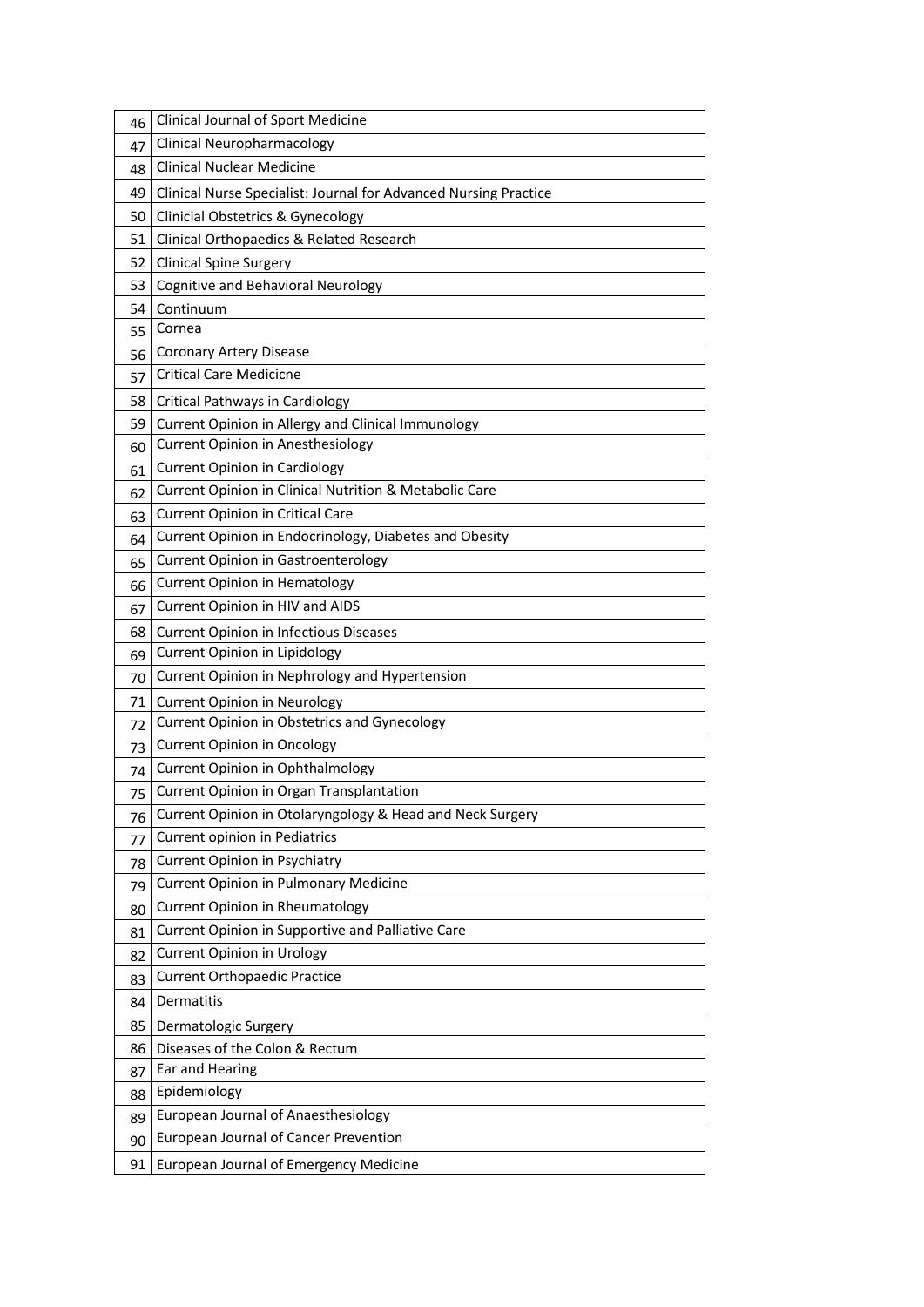| 92  | European Journal of Gastroenterology & Hepatology                             |
|-----|-------------------------------------------------------------------------------|
| 93  | <b>Exercise Sports Science Review</b>                                         |
| 94  | Eye & Contact Lens                                                            |
| 95  | Family & Community Health                                                     |
| 96  | Female Pelvic Medicine & Reconstructive Surgery                               |
| 97  | <b>Gastroenterology Nursing</b>                                               |
| 98  | Harvard Review Of Psychiatry                                                  |
| 99  | Health Care Management Review                                                 |
| 100 | <b>Health Physics</b>                                                         |
| 101 | <b>Holistic Nursing Practice</b>                                              |
| 102 | Home Healthcare Now                                                           |
| 103 | Hypertension (AHA)                                                            |
| 104 | <b>Implant Dentistry</b>                                                      |
| 105 | Infectious Diseases in Clinical Practice                                      |
| 106 | Innovations: Technology and Techniques in Cardiothoracic and Vascular Surgery |
| 107 | <b>International Anesthesiology Clinics</b>                                   |
| 108 | International Clinical Psychopharmacology                                     |
| 109 | International Journal of Evidence-Based Healthcare                            |
| 110 | International Journal of Gynecologic Pathology                                |
| 111 | International Journal of Gynecological Cancer                                 |
| 112 | International Journal of Rehabilitation Research                              |
| 113 | International Ophthalmology Clinics                                           |
| 114 | <b>Investigative Radiology</b>                                                |
| 115 | JAIDS Journal of Acquired Deficiency Syndromes                                |
| 116 | JCR: Journal of Clinical Rheumatology                                         |
| 117 | JONA, Journal of Nursing Administration                                       |
| 118 | Journal for Healthcare Quality                                                |
| 119 | Journal for Nurses in Professional Development                                |
| 120 | Journal of Acute Care Physical Therapy                                        |
| 121 | Journal of Addiction Medicine                                                 |
| 122 | Journal of Addictions Nursing                                                 |
| 123 | Journal of Bronchology & Interventional Pulmonology                           |
| 124 | Journal of Cardiopulmonary Rehabilitation and Prevention                      |
| 125 | Journal of Cardiovascular Medicine                                            |
| 126 | Journal of Cardiovascular Nursing                                             |
| 127 | Journal of Cardiovascular Pharmacology                                        |
| 128 | Journal of Christian Nursing                                                  |
| 129 | Journal of Clinical Gastroenterology                                          |
| 130 | Journal of Clinical Neuromuscular Disease                                     |
| 131 | Journal of Clinical Neurophysiology                                           |
| 132 | Journal of Clinical Psychopharmacology                                        |
| 133 | Journal of Computer Assisted Tomography                                       |
| 134 | Journal of Continuing Education in the Health Professions                     |
| 135 | Journal of Craniofacial Surgery                                               |
| 136 | Journal of Dermatology Nursing                                                |
| 137 | Journal of Developmental & Behavioral Pediatrics                              |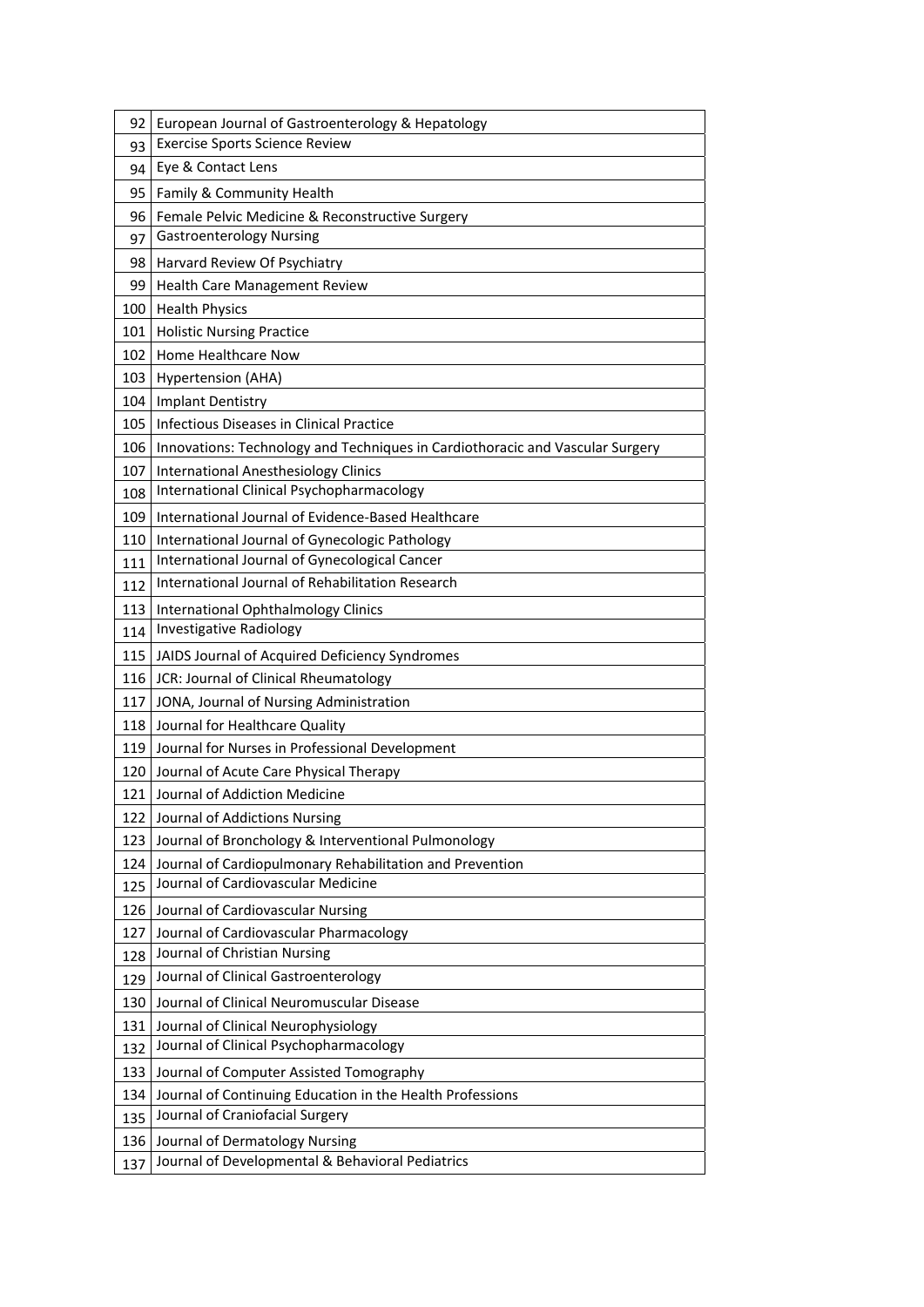| 138 | Journal of Forensic Nursing                                |
|-----|------------------------------------------------------------|
| 139 | Journal of Geriatric Physical Therapy                      |
| 140 | Journal of Glaucoma                                        |
| 141 | Journal for Healthcare Management                          |
| 142 | Journal of Hospice & Palliative Nursing                    |
| 143 | Journal of Hypertension                                    |
| 144 | Journal of Immunotherapy                                   |
| 145 | Journal of Infusion Nursing                                |
| 146 | Journal of Lower Genital Tract Disease                     |
| 147 | Journal of Neurologic Physical Therapy                     |
| 148 | Journal of Neuro-Opthalmology                              |
| 149 | Journal of Neuroscience Nursing                            |
| 150 | Journal of Neurosurgical Anesthesiology                    |
| 151 | Journal of Nursing Care Quality                            |
| 152 | Journal of Occupational and Environmental Medicine         |
| 153 | Journal of Orthopaedic Trauma                              |
| 154 | Journal of Patient Safety                                  |
| 155 | Journal of Pediatric Gastroenterology and Nutrition        |
| 156 | Journal of Pediatric Hematology/Oncology                   |
| 157 | Journal of Pediatric Orthopaedics                          |
| 158 | Journal of Pediatric Orthopaedics B                        |
| 159 | Journal of Prosthetics & Orthotics                         |
| 160 | Journal of Psychiatric Practice                            |
| 161 | Journal of Public Health Management and Practice           |
| 162 | Journal of the American Academy of Orthopaedic Surgeons    |
| 163 | Journal of the American Academy of Physician Assistants    |
| 164 | Journal of the American Association of Nurse Practitioners |
| 165 | Journal of the Association of Nurses in AIDS Care (JANAC)  |
| 166 | Journal of Trauma Nursing                                  |
| 167 | Journal of Wound Ostomy & Continence Nursing               |
| 168 | MCN, American Journal of Maternal Child Nursing            |
| 169 | <b>Medical Care</b>                                        |
| 170 | Medicine & Science in Sports & Exercise                    |
| 171 | Melanoma Research                                          |
| 172 | Menopause                                                  |
| 173 | Neurology                                                  |
| 174 | Neurology: Clinical Practice                               |
| 175 | NeuroReport                                                |
| 176 | <b>Nuclear Medicine Communications</b>                     |
| 177 | Nurse Practitioner, The                                    |
| 178 | Nurse Educator                                             |
| 179 | <b>Nursing</b>                                             |
| 180 | Nursing 20XX Critical Care                                 |
| 181 | <b>Nursing Administration Quarterly</b>                    |
| 182 | <b>Nursing Education Perspectives</b>                      |
| 183 | Nursing Made Incredibly Easy                               |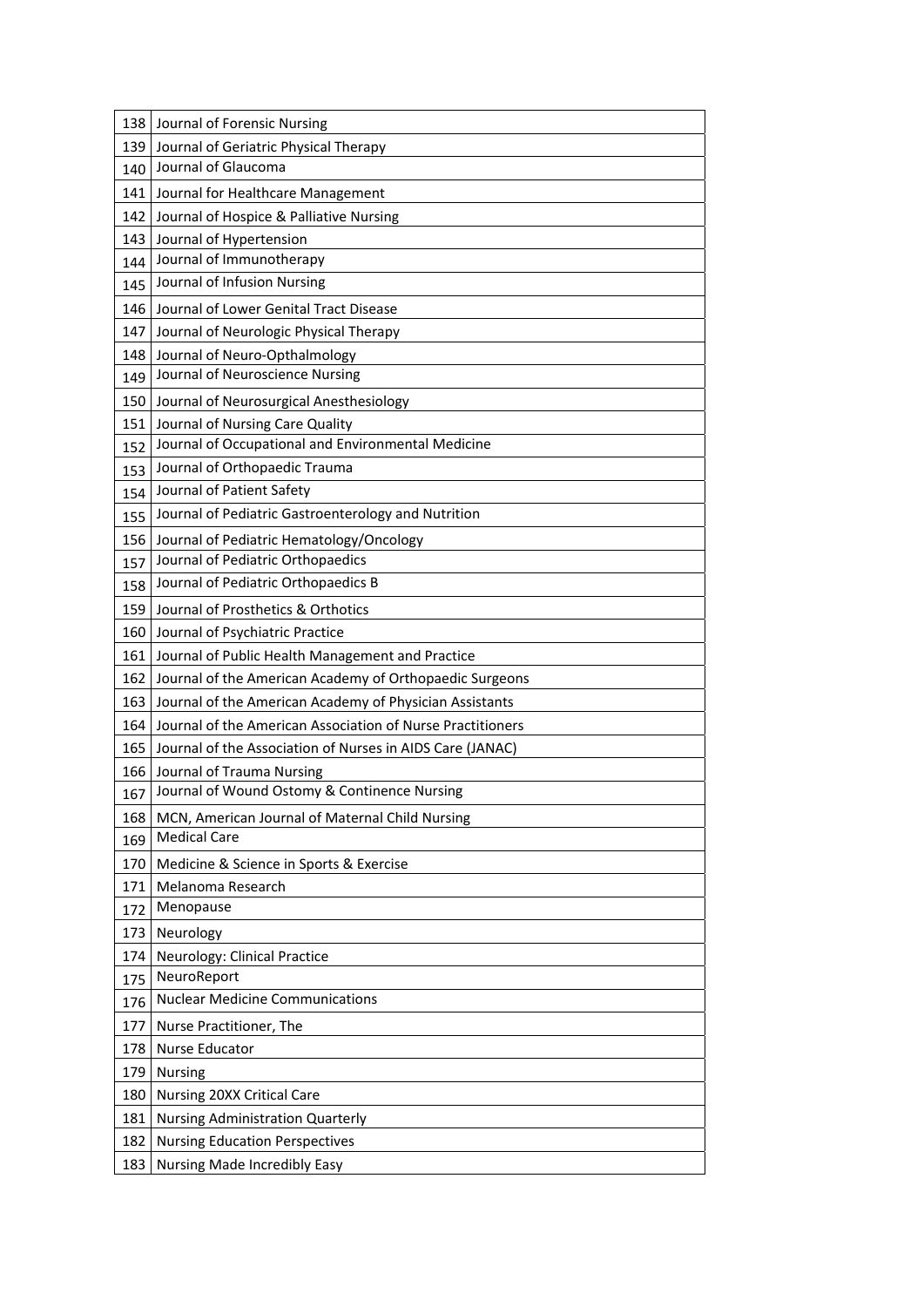| 184 | <b>Nursing Management</b>                                                    |
|-----|------------------------------------------------------------------------------|
| 185 | <b>Nursing Research</b>                                                      |
| 186 | <b>Nutrition Today</b>                                                       |
| 187 | <b>Obstetrics and Gynecology</b>                                             |
| 188 | <b>Obstetrics and Gynecological Survey</b>                                   |
| 189 | Ophthalmic Plastic & Reconstructive Surgery                                  |
| 190 | Optometry & Vision Science                                                   |
| 191 | <b>Orthopaedic Nursing</b>                                                   |
| 192 | <b>Otology &amp; Neurotology</b>                                             |
| 193 | <b>PAIN</b>                                                                  |
| 194 | Pancreas                                                                     |
| 195 | <b>Pediatric Critical Care Medicine</b>                                      |
| 196 | Pediatric Emergency Care                                                     |
| 197 | Pediatric Infectious Disease Journal                                         |
| 198 | <b>Pediatric Physical Therapy</b>                                            |
| 199 | Pharmacogenetics and Genomics                                                |
| 200 | Plastic and Reconstructive Surgery                                           |
| 201 | Point of Care                                                                |
| 202 | Professional Case Management                                                 |
| 203 | <b>Psychiatric Genetics</b>                                                  |
| 204 | Psychosomatic Medicine                                                       |
| 205 | Quality Management in Healthcare                                             |
| 206 | Regional Anesthesia and Pain Medicine                                        |
| 207 | Rehabilitation Nursing Journal                                               |
| 208 | <b>Rehabilitation Oncology</b>                                               |
| 209 | Retina                                                                       |
| 210 | Retina Cases and Brief Reports                                               |
| 211 | Reviews in Medical Microbiology                                              |
| 212 | <b>Sexually Transmitted Diseases</b>                                         |
| 213 | SHOCK®: Injury, Inflammation, and Sepsis: Laboratory and Clinical Approaches |
| 214 | Simulation in Healthcare                                                     |
| 215 | Soil Science                                                                 |
| 216 | Spine                                                                        |
| 217 | Strength & Conditioning Journal                                              |
| 218 | Stroke (AHA)                                                                 |
| 219 | Surgical Laparoscopy Endoscopy & Percutaneous Techniques                     |
| 220 | Techniques in Foot and Ankle Surgery                                         |
| 221 | Techniques in Hand and Upper Extremity                                       |
| 222 | Techniques in Orthopaedics                                                   |
| 223 | Techniques in Shoulder & Elbow Surgery                                       |
| 224 | The JBI Database of Systematic Reviews and Implementation Reports            |
| 225 | The JBJS Connector                                                           |
| 226 | The JBJS Essential Surgical Techniques                                       |
| 227 | The JBJS Reviews                                                             |
| 228 | The Journal of Bone & Joint Surgery                                          |
| 229 | The Journal of ECT                                                           |